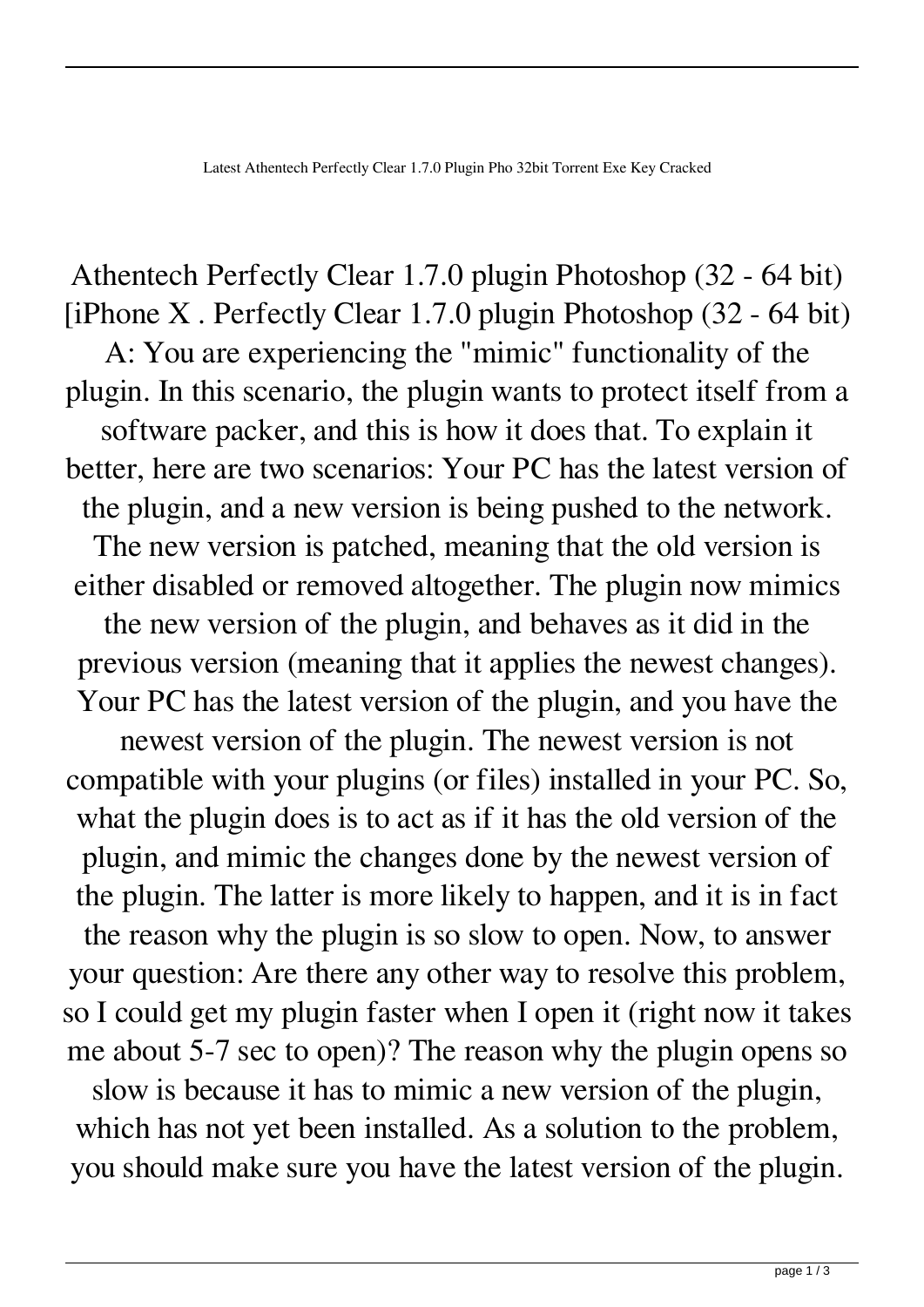If you do not want to do that, you can use the standalone application to create a backup of your plugin (using the menu at the bottom of the plugin): Go to the Finder Go to the /Users/YourUserName/Library/Application Support/ In the folder that has the name you used when installing the plugin, create a folder (or move your folder) named after your plugin. In that folder, make a copy of the plugin (by renaming it): cp -R Athentech Perfectly Clear 1.7.0 plugin Photoshop (32 - 64 bit) .tmp Close the standalone application Open Photoshop Open the folder you just created Rename the plugin

## [Download](http://evacdir.com/endocaditis.montaigne?fuschia=ZG93bmxvYWR8d0szTVhOeWVYeDhNVFkxTWpjME1EZzJObng4TWpVM05IeDhLRTBwSUhKbFlXUXRZbXh2WnlCYlJtRnpkQ0JIUlU1ZA.QXRoZW50ZWNoIFBlcmZlY3RseSBDbGVhciAxLjcuMCBwbHVnaW4gUGhvdG9zaG9wICgzMiAtIDY0IGJpdCkgWyA2NCBiaXQQXR&ouro)



10-Nov-2020 Atantech Perfectly Clear 1.7.0 plugin Photoshop (32 - 64 bit) Mac OS (32 - 64 bit) Windows 7, 8.1, 10 (32-bit and 64-bit compatible) . Athentech Perfectly Clear 1.7.0 plugin Photoshop (32 - 64 bit) [ 64 bit 18-Jan-2020 Athentech Perfectly Clear 1.7.0 plugin Photoshop (32 - 64 bit) Windows 8.1, Windows 10, Windows 7 (32-bit and 64-bit compatible) Image with no alt text. DOWNLOAD: 11-Oct-2020 Athentech Perfectly Clear 1.7.0 plugin Photoshop (32 - 64 bit) [ Windows 8, Windows 7 (32-bit and 64-bit compatible) . Athentech Perfectly Clear 1.7.0 plugin Photoshop (32 - 64 bit) [ 64 bit 11-Oct-2020 Athentech Perfectly Clear 1.7.0 plugin Photoshop (32 - 64 bit) Mac OS (32 - 64 bit) Windows 10, Windows 8.1 (32-bit and 64-bit compatible) . 21-Oct-2020 Athentech Perfectly Clear 1.7.0 plugin Photoshop (32 - 64 bit) Windows 7, Windows 8.1, Windows 10 (32-bit and 64-bit compatible) Athentech Perfectly Clear 1.7.0 plugin Photoshop (32 - 64 bit) [64